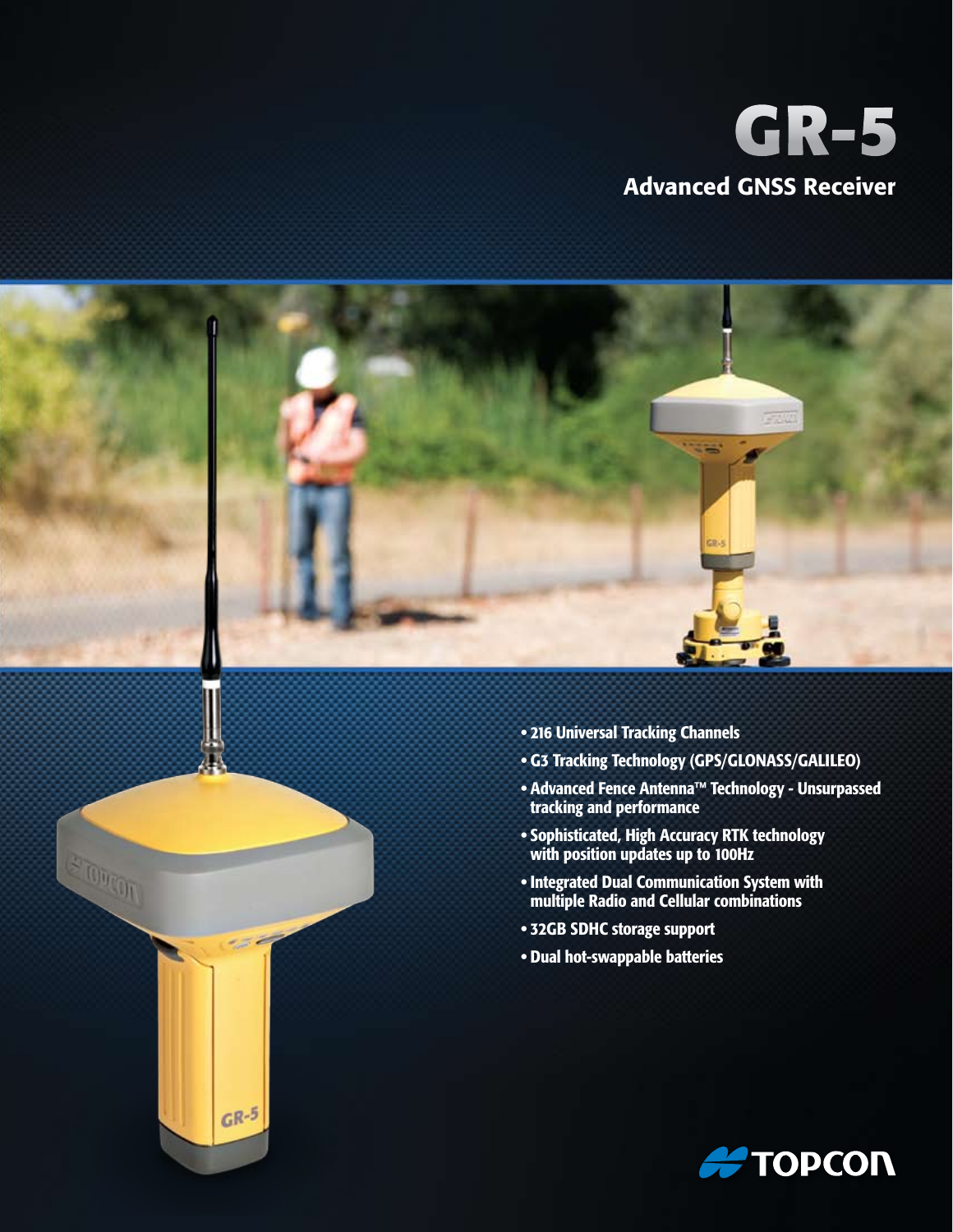# The Topcon GR-5 represents the next generation in GNSS receiver technology



Topcon is proud to be the world leader in advanced satellite positioning technology. As the original pioneer of dual-constellation and G3 triple-constellation integration, Topcon continues to lead all other manufacturers with the most sophisticated receiver technology and design.

Topcon's G3 technology was the first to combine all three of the original positioning systems – GPS, GLONASS, and GALILEO. Although commercial use of Galileo continues to be years away, Topcon continues its commitment to develop technology to utilize ALL

signals from ALL satellites. Not only is Topcon committed to the GPS, GLONASS and GALILEO satellite systems, but also to all precision signals from the developing Chinese COMPASS system, Japan's Quasi-Zenith Satellite System (QZSS), and India's IRNSS system. If there is any operational advantage of combining new systems and signals, you can count on Topcon to continue to lead the industry.

The new GR-5 receiver is the next step in the continuing development of the latest, most advanced receiver technology available. Building from the tremendous success of the world's first G3 RTK receiver, the Topcon GR-3, the new GR-5 provides the latest technological advancements with the same powerful performance our customers have grown to demand.

One look at the new GR-5, and you notice the new, advanced antenna design. This patented<sup>1</sup> Fence Antenna™ technology provides industry-leading tracking sensitivity and multipath rejection in a compact and lightweight package. By combining this antenna with the latest innovations in tracking algorithms, Topcon has given the GR-5 our most highly advanced tracking performance ever! The GR-5's tracking capabilities are not only state-of-the-art, but also deliver unmatched value to our customers by providing accuracy levels superior to other RTK systems in difficult environments. While other systems sacrifice accuracy for tracking performance, the GR-5 gives you the best of both!

The new GR-5 design didn't stop simply with new antenna and tracking technologies, the GR-5 also boasts numerous advancements such as: an increased number of channels, extended battery life, expanded internal memory options, new internal modem design, internet-compatible firmware, and much, much more. It all sums up to… More Performance. More Accuracy. More Productivity.

# **The new GR-5 from Topcon. Welcome to the next generation of satellite positioning technology!**

#### Combine the GR-5 with a Topcon Field Controller

- Topcon's FC Series Field Controllers
- Full color touch screen
- Graphical Windows<sup>®</sup> interface
- • Operates the full suite of Topcon field controller software packages
- Wireless operation via *Bluetooth®* connection



# The GR-5 is the next generation RTK  $\epsilon$ system incorporates G3 tracking technol systems as well as new design feat

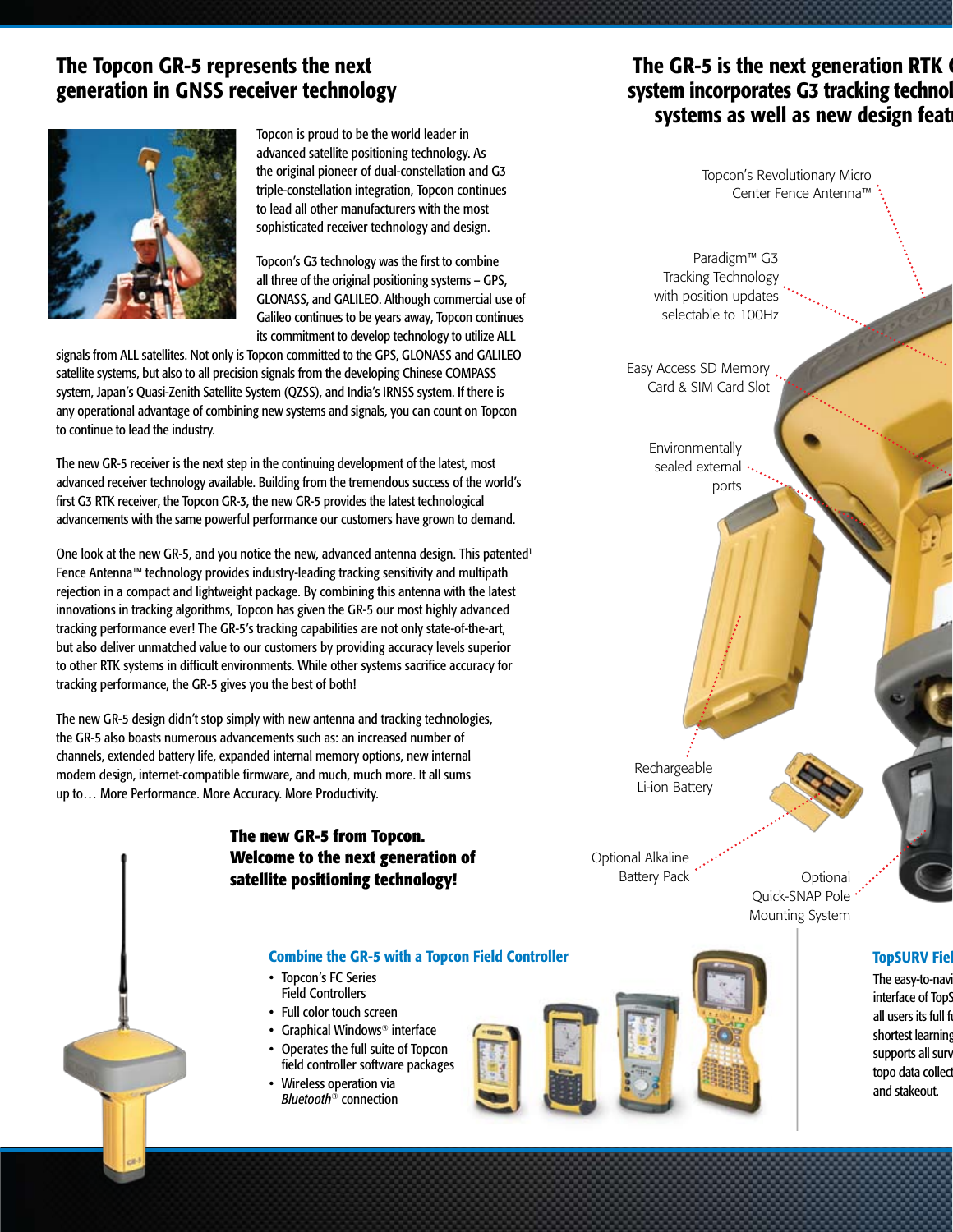GPS system from Topcon. This exciting ogy to track all three satellite positioning ures not found in any other system.

> Dual use Center Mount Radio/ Communication Antenna for maximum performance

> > Advanced, Durable, Lightweight Design

**Bluetooth**<sup>®</sup> *Bluetooth®* Technology

> Advanced super bright display with backlit LED lights

> > Dual Hot-Swappable **Batteries**

Rugged I-Beam Construction

Standard 5/8 X 11 Threaded mount

### d Controller Software

gate, intuitive user **iURV software offers** unctionality with the curve. TopSURV eying tasks, including ion, as-built survey









 $GR-5$ 

#### Technology Leadership

Once again, Topcon has set a new industry standard with our state-of-the-art Fence Antenna™ Technology. This revolutionary new antenna design, first presented in a technology paper at the ION GNSS International Conference in 2009, provides signal tracking capabilities not found in any other RTK receiver.

#### Enhanced Sensitivity

The most significant advancement comes with the Fence Antenna's™ performance tracking low elevation satellites. This patented<sup>1</sup> Fence Antenna™ technology provides unsurpassed sensitivity while simultaneously improving accuracy.

#### Advanced Multipath Suppression

Not only does the new Topcon Fence Antenna™ outperform other RTK receivers with enhanced sensitivity, but also provides multipath rejection characteristics that gives the GR-5 a level of tracking performance in difficult environments beyond any other RTK GNSS receiver.

#### Side-by-Side Tests

In side-by-side tests with other RTK GNSS receivers the new Topcon GR-5 with patented<sup>1</sup> Fence Antenna™ Technology outperformed the competition in tracking behavior and overall RTK performance, and continues to lead the industry RTK radio range. See for yourself! Contact your local Topcon distributor for a personal demo, and experience the power of the new GR-5 today!

**The new GR-5 from Topcon. Packed for performance!**

#### Dual Receiver Packages Include:

- Two GR-5 Receivers
- Four Batteries
- Charging Cradles
- PC Data Cables
- Hard Carry Case
- • Radio Antennas
- Manuals & Utility software
- Fixed Height Tripod



**A TOPCON**